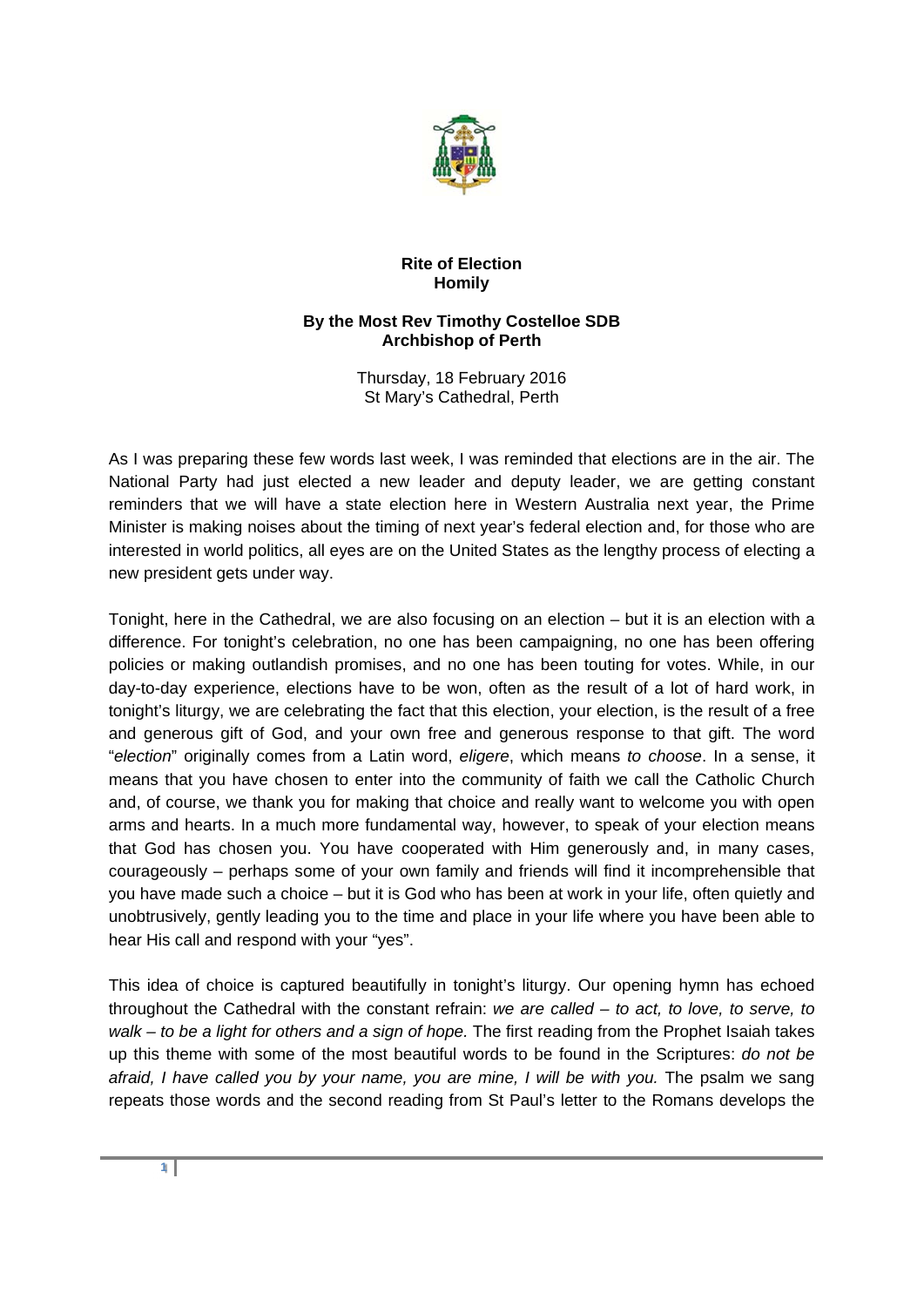

theme even further, reminding us that God cooperates with all those who love Him, all those whom He has called, those whom He chose especially long ago.

You, our catechumens and candidates, are those people. Each of these words is addressed personally to each one of you tonight, and also to all of you together as you prepare to enter fully and joyfully into the community of the Church. This is a remarkable moment in your lives, and a remarkable moment in our lives as the Church. We are enriched by your faith, your courage and the hope that is within you. We pray that we will be able to enrich you in the same way.

I said, when speaking of electioneering, that candidates for high office often make outlandish promises. The promises you will make on the day of your baptism, or which you will renew as you enter into full communion with us, are not outlandish, but they are significant. But, as you make them in just a few weeks' time, be attentive to the words you use. Most of what you will say is not about promises at all but rather about faith. Over and over, you will be asked, *"Do you believe? Do you believe in God the Father? Do you believe in His Son Jesus Christ? Do you believe in the Holy Spirit? Do you believe in the Church?"*

Another word for faith, or belief, is trust. And so you will be asked: *Do you trust in God our loving Father? Do you trust in His Son Jesus? Do you trust in the power of the Holy Spirit? Do you trust in the Church as God's instrument and the sign of His ongoing presence in the world?*

If the idea of being chosen is strong in tonight's liturgy, so, too, is this idea of trust. God reassures us in the first reading with these words: *Should you pass through the sea, I will be with you; Or through rivers, they will not swallow you up. Should you walk through fire, you will not be scorched and the flames will not burn you. For I am the Lord, your God, the Holy One of Israel, your saviour.* St Paul assures us in the second reading that God can turn everything – everything – to our good. And this evening's Gospel passage – that strange story of the tempting of Jesus in the desert – helps us to understand, among other things, that, no matter what comes our way, the power of God and the presence of God and the grace of God will always be there to protect us and if, unlike Jesus, we should fail, that same grace and power will be there to forgive, to heal, to lift up and to lead forward.

Tonight, then, I want to encourage you to reflect deeply on the idea that you, in the mysterious ways of God, have been chosen out of all the people God could have chosen to receive this extraordinary gift of faith and of being given a place, a home, in His Church. My prayer is that, as you reflect on this wonderful gift of God to you, a deep faith, that is, a deep and sustaining trust, will be borne and grow in your hearts and in your lives. Each day, and especially as you approach your baptism or your entry into full communion with us, allow yourselves to hear in the